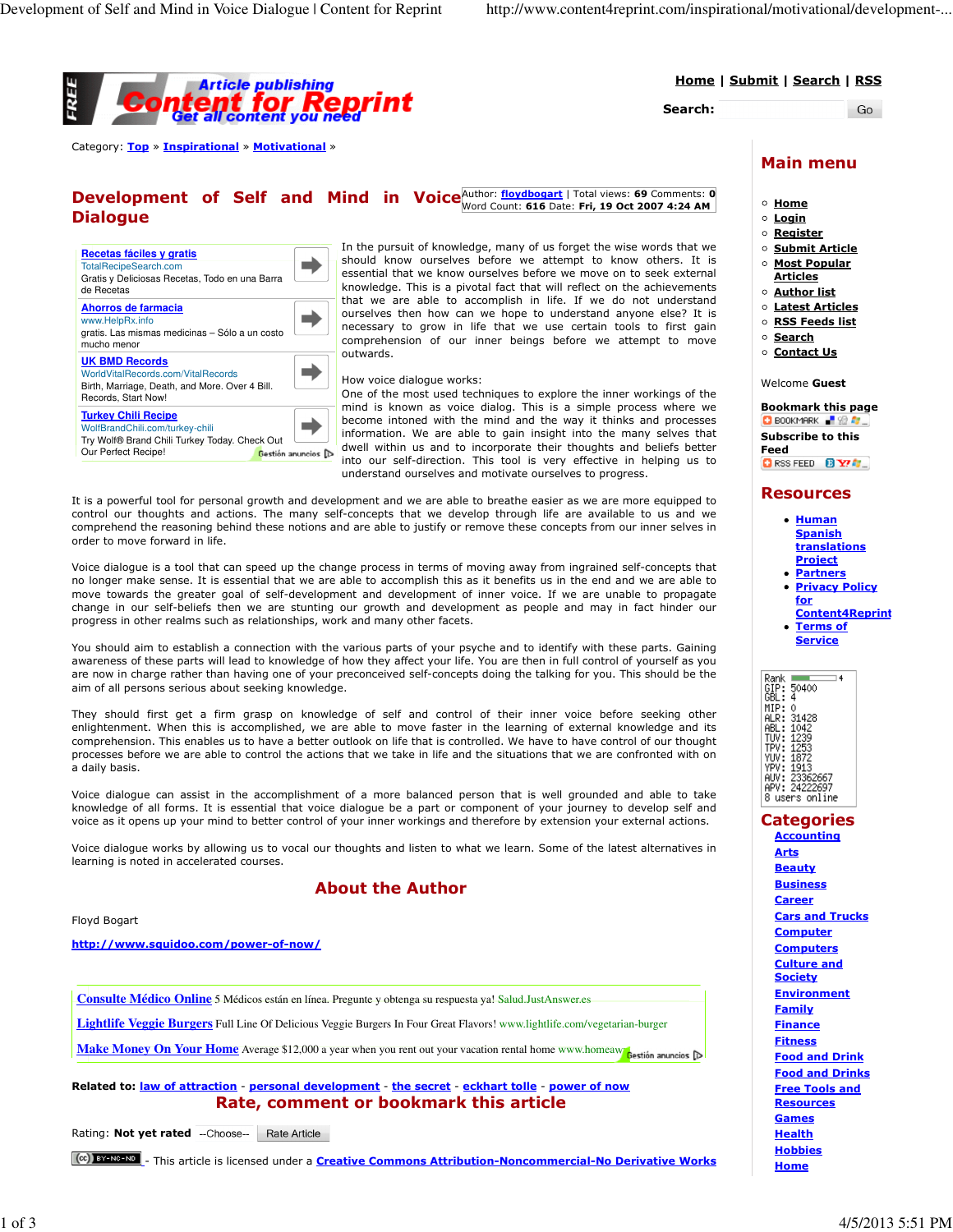| <u>3.0 License</u> .                                                                                                                                                                                                                                                                                                                                      |                                                |                                         |
|-----------------------------------------------------------------------------------------------------------------------------------------------------------------------------------------------------------------------------------------------------------------------------------------------------------------------------------------------------------|------------------------------------------------|-----------------------------------------|
| <b>C</b> BOOKMARK <b>F</b> & <b>C</b> -- <b>HTML code</b> --<br><b>Comments</b>                                                                                                                                                                                                                                                                           |                                                |                                         |
| No comments posted.                                                                                                                                                                                                                                                                                                                                       |                                                |                                         |
| Add Comment                                                                                                                                                                                                                                                                                                                                               |                                                |                                         |
| Your Name:                                                                                                                                                                                                                                                                                                                                                |                                                |                                         |
|                                                                                                                                                                                                                                                                                                                                                           |                                                |                                         |
| Your Email:                                                                                                                                                                                                                                                                                                                                               |                                                |                                         |
| Comment                                                                                                                                                                                                                                                                                                                                                   |                                                |                                         |
|                                                                                                                                                                                                                                                                                                                                                           |                                                |                                         |
|                                                                                                                                                                                                                                                                                                                                                           |                                                |                                         |
|                                                                                                                                                                                                                                                                                                                                                           |                                                |                                         |
| Enter the code shown                                                                                                                                                                                                                                                                                                                                      |                                                |                                         |
|                                                                                                                                                                                                                                                                                                                                                           |                                                |                                         |
|                                                                                                                                                                                                                                                                                                                                                           |                                                |                                         |
| and                                                                                                                                                                                                                                                                                                                                                       |                                                |                                         |
| Type the two words:                                                                                                                                                                                                                                                                                                                                       |                                                |                                         |
| 백비<br>0                                                                                                                                                                                                                                                                                                                                                   |                                                |                                         |
| <b>Add Comment</b>                                                                                                                                                                                                                                                                                                                                        |                                                |                                         |
|                                                                                                                                                                                                                                                                                                                                                           |                                                |                                         |
| <b>Popular Articles in this category</b>                                                                                                                                                                                                                                                                                                                  |                                                |                                         |
| 1: How To Build Self Confidence and Self Esteem In Boys<br>When boys feel they have no outlets and ways to express themselves, they can lose confidence in themselves and<br>have lower self-esteem. This can have detrimental outcomes, as boys seek ways to feel better about themselves.<br>by: Tradepla on: Tue, 19 Aug 2008                          |                                                |                                         |
| 2: The Importance Of Sports Motivation For Your Children                                                                                                                                                                                                                                                                                                  |                                                |                                         |
| With child obesity sky-rocketing it is now more important than ever for parents to instill sports motivation in their<br>children.                                                                                                                                                                                                                        |                                                |                                         |
| by: dynamichealthtips on: Wed, 27 Feb 2008                                                                                                                                                                                                                                                                                                                |                                                |                                         |
| 3: <u>You Might Be Surprised To Find That High-Profile Professionals Might Stammer And Stutter</u><br>In case one is wondering, stammering and stuttering are verbal obstructions, which have caused some persons to lose                                                                                                                                 |                                                |                                         |
| self-esteem or to feel perturbed, humiliated and anxious when speaking before a group of people. The two terms are<br>actually used similarly, with the first being more commonly used in the UK and Northern Island, while the other<br>widespread in the US.<br>by: <b>Justin Cooke</b> on: Mon, 31 Jan 2011                                            |                                                |                                         |
| 4: <u>Abraham Hicks - Have They Got The Law Of Attraction Sewn Up?</u>                                                                                                                                                                                                                                                                                    |                                                |                                         |
| Has Abraham Hicks really explained the law of attraction, or is it all a marketing ploy? This review explores the<br>Abraham Hicks phenomenon.<br>by: WizardOfWisdom on: Tue, 9 Dec 2008                                                                                                                                                                  |                                                |                                         |
| 5: The Connection Between the Conscious, Subconscious, and Superconscious                                                                                                                                                                                                                                                                                 |                                                |                                         |
| Many discussions are held regarding the conscious, subconscious, and superconscious minds and also about<br>unconscious thoughts. We have heard about the superconscious in different contexts. But how does the superconscious<br>relate to our thoughts and to creating what we desire to have in our lives?<br>by: <b>Auriella</b> on: Mon, 4 Feb 2008 |                                                |                                         |
|                                                                                                                                                                                                                                                                                                                                                           |                                                |                                         |
|                                                                                                                                                                                                                                                                                                                                                           | Site Info<br>content4reprint.com               |                                         |
|                                                                                                                                                                                                                                                                                                                                                           | Rank: 27,981<br>Links in: $1,042$              |                                         |
| Best sites                                                                                                                                                                                                                                                                                                                                                | Powered by <b>@Alexa</b>                       |                                         |
|                                                                                                                                                                                                                                                                                                                                                           |                                                | <b>Top 100 Internet Marketing Sites</b> |
|                                                                                                                                                                                                                                                                                                                                                           | Vote For Content4Reprint - Free article libray |                                         |
|                                                                                                                                                                                                                                                                                                                                                           | at Top Article Directory List                  |                                         |

Top Site 201 users online. Powered by *ArticleMS* from *ArticleTrader* 0.10s *Entries (RSS) RDF meta* 

**Inspirational** Internet Internet **Marketing Legal Marketing Music Online Other Personal Development Pets** Pets and Animals **Politics Psychology Publishing** Recreation and **Leisure Relationships** Religion and **Spirituality Science Shopping Speaking** Sport **Technology** Women in **Business** Women's Issues **Writing** 

**Humor** 

Pay Per Click Ads by<br>**Kontera**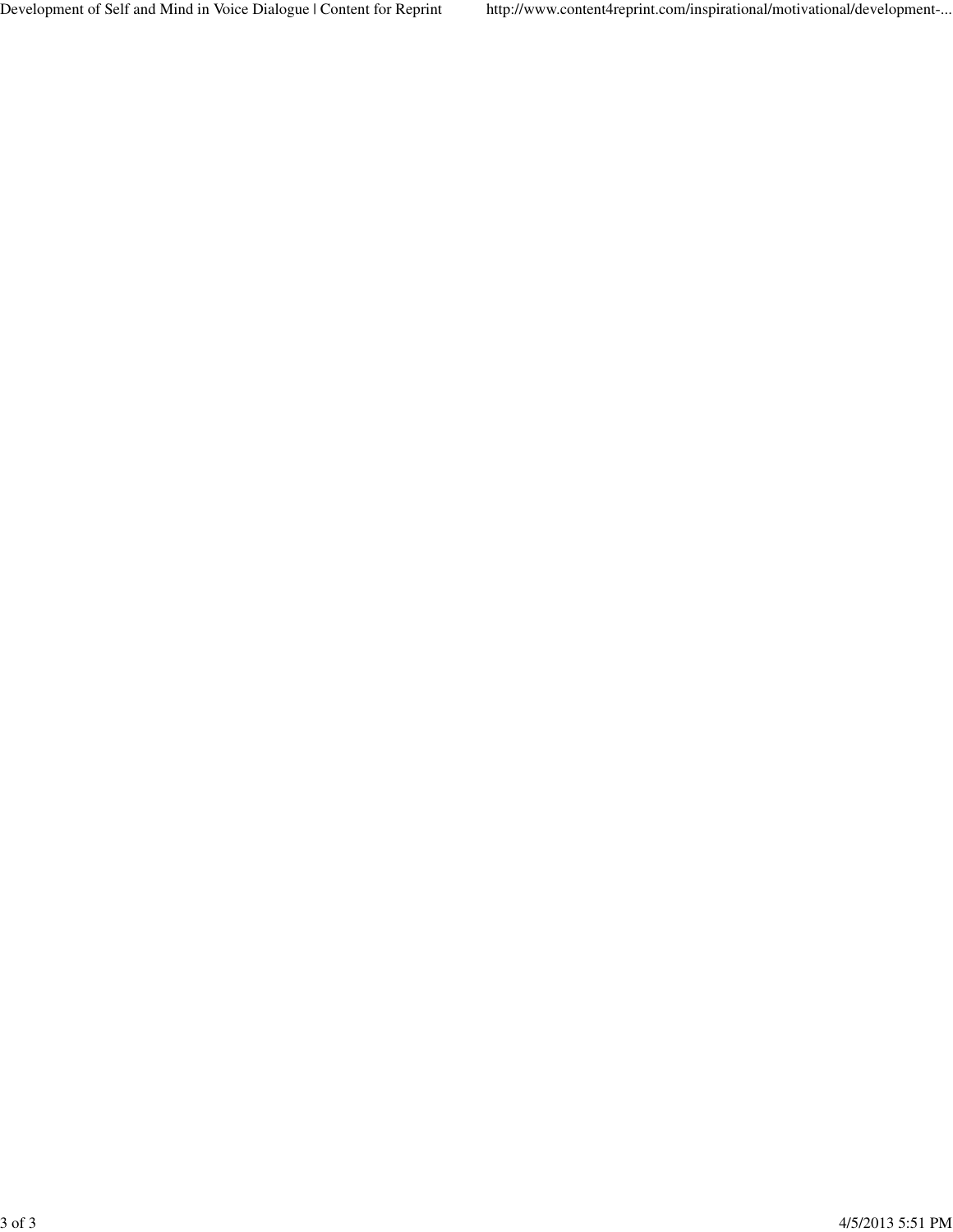# **Hal and Sidra Stone**

**Hal Stone**, Ph.D., (born December 14, 1927), and **Sidra Stone**, Ph.D., (born April 15, 1937), are American authors, [psychotherapists a](http://en.wikipedia.org/w/index.php?title=Psychotherapy)nd the creators of Voice Dialogue.

Hal Stone received a Ph.D. in [psychology](http://en.wikipedia.org/w/index.php?title=Psychology) from [UCLA i](http://en.wikipedia.org/w/index.php?title=UCLA)n 1953. He served as a [psychologist i](http://en.wikipedia.org/w/index.php?title=Psychologist)n the [U.S. Navy](http://en.wikipedia.org/w/index.php?title=U.S._Navy) from 1953 to 1957. He completed training at the [C.G. Jung I](http://en.wikipedia.org/w/index.php?title=C.G._Jung)nstitute of Los Angeles in 1961. He practiced as an analyst until he left the Jung Institute in 1970 and formally resigned in 1974. In 1973, Stone established the Center for the Healing Arts, a [holistic health s](http://en.wikipedia.org/w/index.php?title=Holistic_health)chool in the United States.

Sidra Stone was born Sidra Levi in [Brooklyn, New York.](http://en.wikipedia.org/w/index.php?title=Brooklyn%2C_New_York) She received a B.A. from [Barnard](http://en.wikipedia.org/w/index.php?title=Barnard_College) in 1957 and a Ph.D. from the [University of Maryland](http://en.wikipedia.org/w/index.php?title=University_of_Maryland%2C_College_Park) in 1962. She worked in community mental health, for the Veterans Administration, and in private practice as a psychotherapist. She was the Executive Director of Hamburger Home, a residential treatment center for adolescent girls, from 1972 to 1979.<sup>[1]</sup>

Hal Stone's daughter, J. Tamar Stone, followed in her father's footsteps. She practices Voice Dialogue in Boulder, Colo.

## **Psychology of Selves**

Psychology of Selves is Hal and Sidra Stone's theoretical framework for the Voice Dialogue method. It models how the selves develop and interact with one another in relationships. It also defines their definition of [consciousness](http://en.wikipedia.org/w/index.php?title=Consciousness). According to the Psychology of Selves, consciousness is composed of three dimensions:

- [Awareness](http://en.wikipedia.org/w/index.php?title=Awareness)
- the Experience of the Selves
- Aware Ego the middle ground that lies between a primary self and its opposite [disowned self](http://en.wikipedia.org/w/index.php?title=Disowned_Selves).

Under the theory, Voice Dialogue is the technique for implementing the theory and "primary selves" are those selves that emerged in our maturation process to protect the [inner child](http://en.wikipedia.org/w/index.php?title=Inner_child) from pain and allow us to reach our goals.

### **Books**

- Stone, H., *Embracing Heaven and Earth*. Devorss & Co, 1985. ISBN 0-87516-547-8
- Stone, H., Stone, S., *Embracing Each Other: How to Make All Your Relationships Work for You*. Delos Publications, 1989. - ISBN 1-56557-062-6
- Stone, H., Stone, S., *Embracing Our Selves: The Voice Dialogue Manual*. Nataraj Publishing, 1993. ISBN 1-882591-06-2
- Stone, H., Stone S., *Embracing Your [Inner Critic:](http://en.wikipedia.org/w/index.php?title=Inner_Critic) Turning Self-Criticism into a Creative Asset*. San Francisco: HarperSanFrancisco, 1993. - ISBN 0-06-250757-5
- Stone, S., Stone, H., *You Don't Have to Write a Book!*. Delos Publications, 1998. ISBN 1-56557-060-X
- Stone, S., *The Shadow King: The Invisible Force That Holds Women Back*. Backinprint, 1998. ISBN 0-595-13755-5
- Stone, H., Stone S., *Partnering: A New Kind of Relationship*. New World Library, 2000. ISBN 1-57731-107-8
- Stone, H., Stone, S., (Editing & Reflections by Dianne Braden), "THE FIRESIDE CHATS with Hal and Sidra Stone" Delos Publications, 2011 - ISBN 978-1-56557-039-9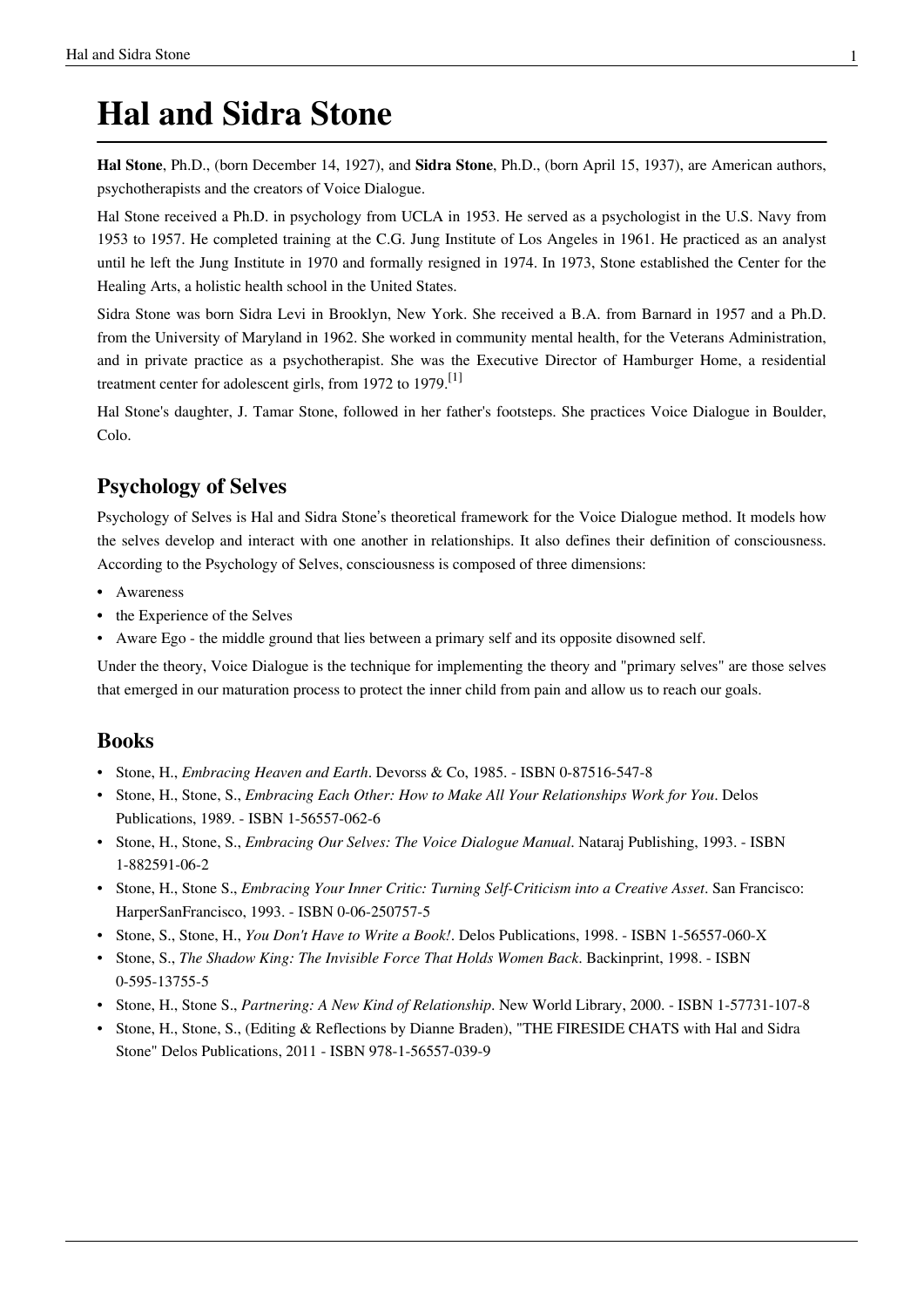## **References**

[1] "About Us" [\(http://www.delos-inc.com/\),](http://www.delos-inc.com/) Sidra and Hal Stone's Website, accessed January 5, 2011.

## **External links**

- Sidra and Hal Stone's Website [\(http://www.delos-inc.com/\)](http://www.delos-inc.com/)
- Sidra and Hal Stone's Autobiographies [\(http://www.delos-inc.com/Introduction/introduction.html\)](http://www.delos-inc.com/Introduction/introduction.html)
- Tamar Stone's Autobiography [\(http://www.voicedialogueconnection.com/judith.htm\)](http://www.voicedialogueconnection.com/judith.htm)